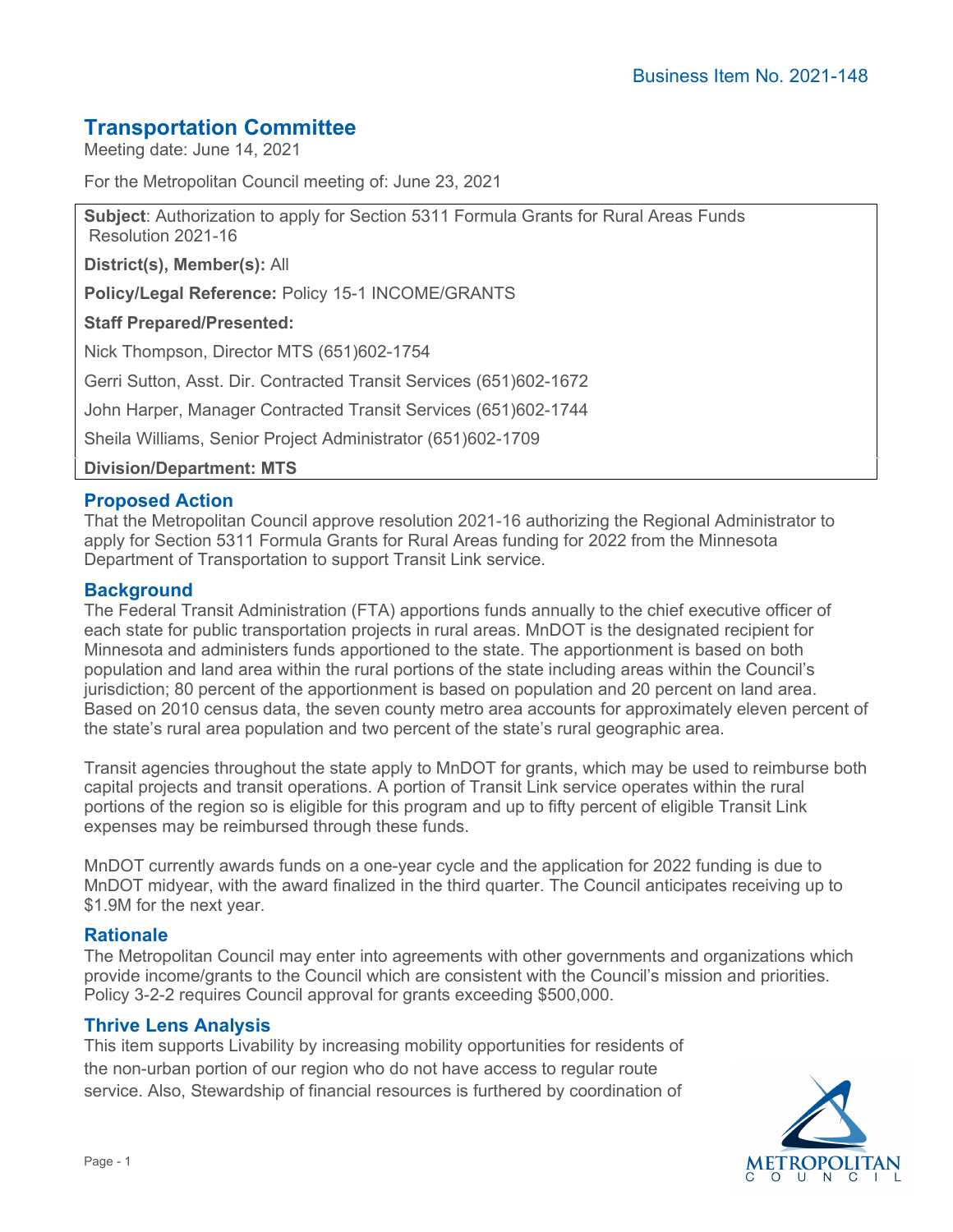activities with MnDOT. Finally, this action helps balance investments across the region, which furthers Prosperity.

## **Funding**

MTS will include up to \$1.9M in Section 5311 Formula Grants for Rural Areas funds in its proposed 2022 operating budget. The budget will be adjusted to reflect the actual Section 5311 funding award when that value is determined.

## **Known Support / Opposition**

There is no known opposition to the Metropolitan Council applying for these funds.